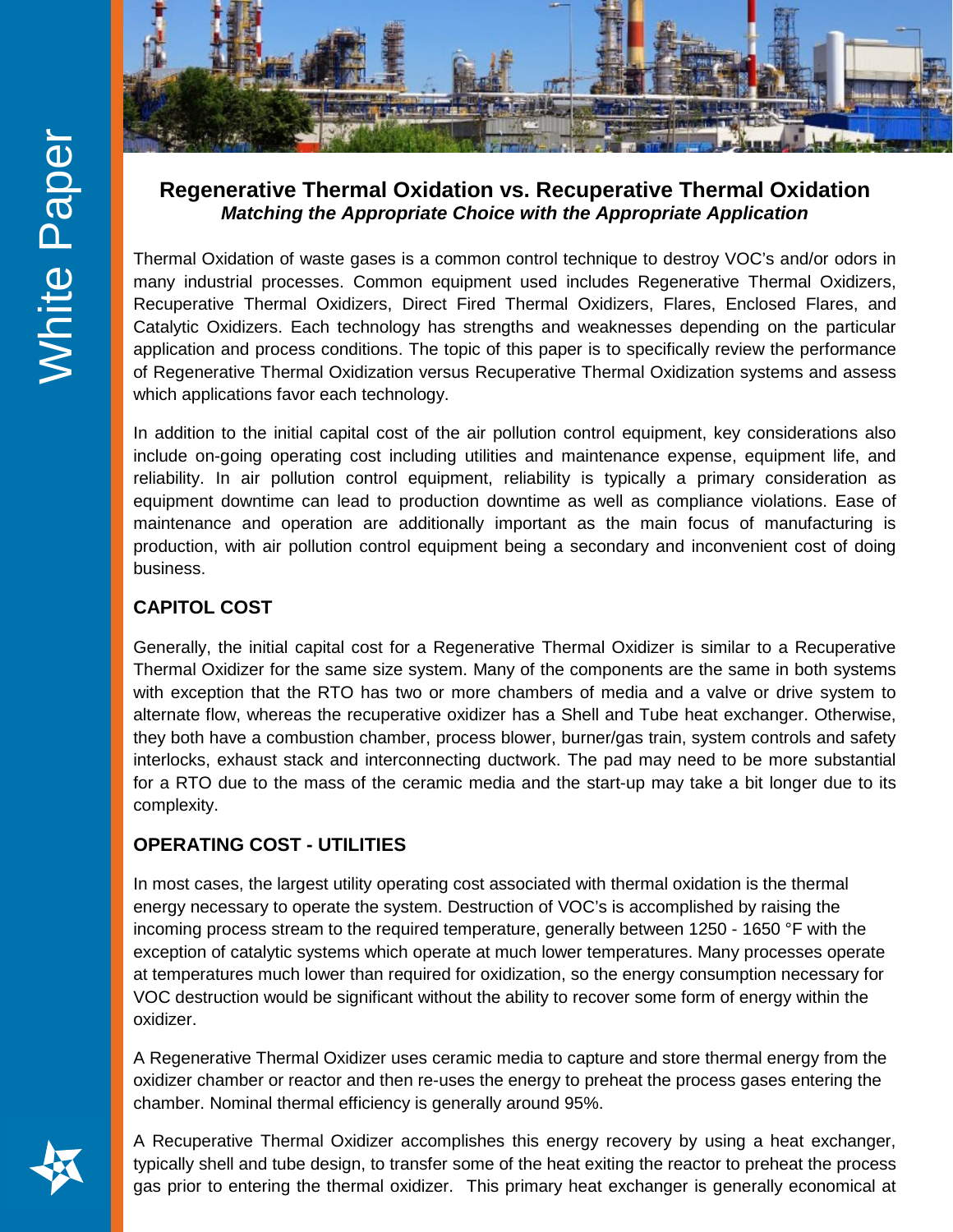between 50 – 80% thermal efficiency. Overall energy usage will depend on the energy (BTU) contribution from the VOC's, other combustibles contained in the incoming process, and the efficiency of the energy recovered either in the ceramic media or the heat exchanger.

A simple heat balance assessment on the overall system aids in defining the thermal energy requirements. The incoming process gas, based on its mass, composition and temperature, defines the heat energy going into the oxidizer. Other incoming sources include supplemental fuel and combustion air. Heat energy is lost from the system through the stack and radiant losses from ductwork and system walls. The supplemental thermal energy required to heat process gases is the difference between the exiting heat energy less the incoming heat energy and the contribution from combustion of the process gas. Without any contribution from the VOC's, the higher the system thermal efficiency, the less supplemental energy required to maintain appropriate chamber temperatures. As the energy contribution from the VOC's and other combustibles increase, less thermal efficiency is required to balance the system. When the energy contributed from the VOC's equals the energy required to maintain adequate chamber temperatures, this is deemed auto thermal and supplemental energy is unnecessary.

This is expressed as follows:

Energy necessary to increase process gases to oxidizer set-point,  $Q_1 = M_{pg}$  \*  $C_{pm}$  \* (T<sub>sp</sub> - T<sub>pg</sub>)

Energy transferred from oxidizer discharge to preheat process gases,  $Q_2 = M_{pg}$  \*  $C_{pm}$  \*  $(T_{sp} - T_{pg})$  \*  $\eta_{th}$ 

Energy from the combustion of products is the sum of the heat of reaction for the mass,  $Q_3 = \Sigma \Delta H_c$ .

Supplemental thermal energy added to the oxidizer combustion chamber, Q4

At steady state, without accounting for radiation and thermal losses:

 $Q_1 = Q_2 + Q_3 + Q_4$ 

Where  $T_{sp}$  is oxidizer chamber setpoint temperature,  $T_{pq}$  is the process gas temperature,  $C_{pm}$  is the mean heat capacity over the temperature range and  $M_{pg}$  is the mass flow rate of the process gas.  $\eta_{\text{th}}$  is the thermal efficiency.

When a system is auto thermal  $Q_1 = Q_2 + Q_3$ . By rearranging the formula, the system is in balance when

 $M_{\text{pg}}$  \*  $C_{\text{pnn}}$  \* (T<sub>sp</sub> - T<sub>pg</sub>) \* (1 - n<sub>th</sub>) equals the energy from the combustion products. As the energy increases above the requirements, the system efficiency needs to be reduced to stay in balance.

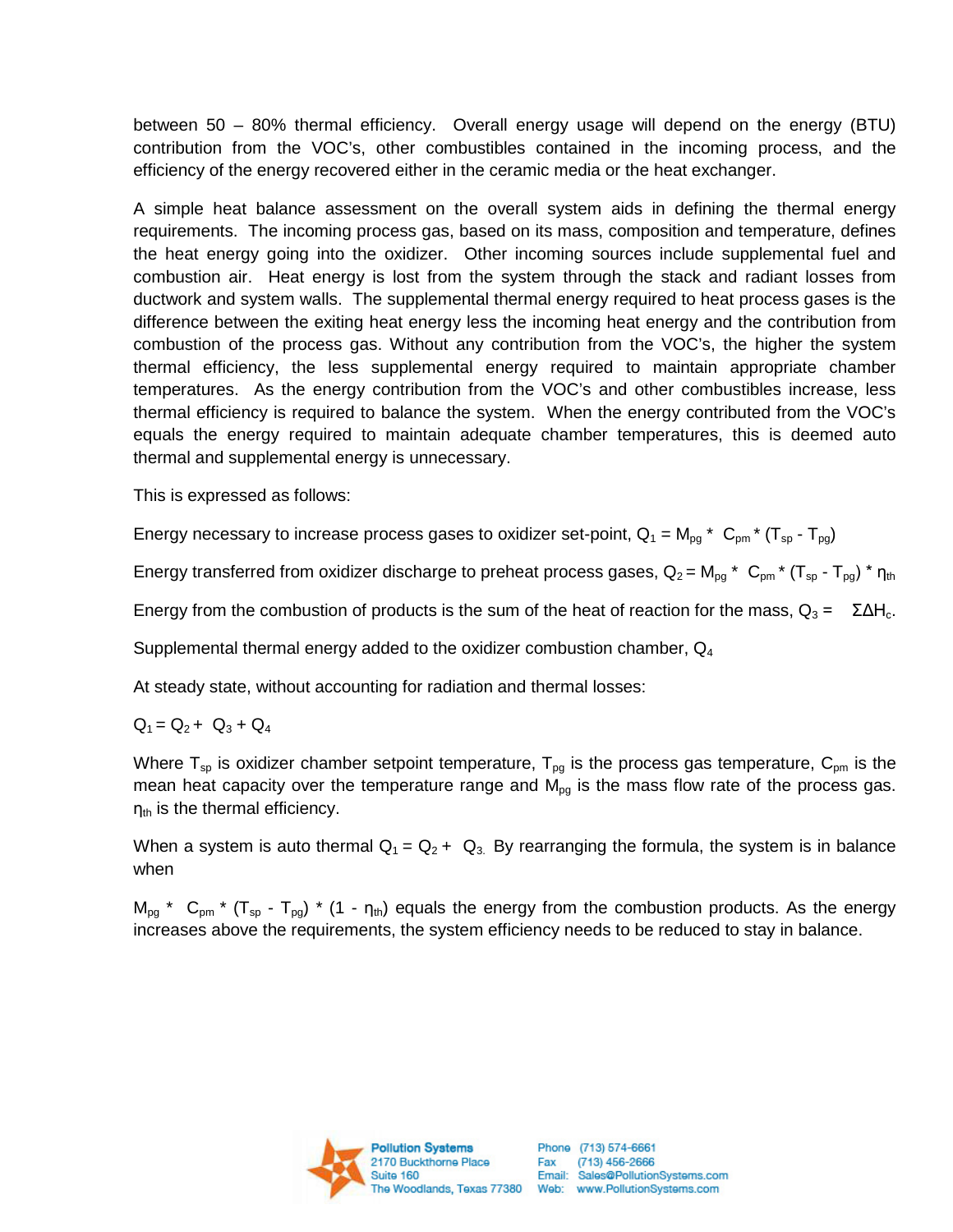When energy consumption is the primary consideration and a process contains high energy due to the heat of combustion from the products contained in the process gases, these processes are ideally treated with technologies that have low thermal efficiency such as flares, enclosed flares and



direct fired oxidizers. Processes with very low energy contribution from the combustion process are ideally treated with a regenerative thermal oxidizer or a recuperative thermal oxidizer with high heat exchanger efficiencies and potentially secondary heat recovery. Processes with low to moderate levels of energy contribution should be carefully assessed to optimize equipment efficiency versus overall energy requirements. The chart below graphically depicts this relationship:

#### **RELIABILITY – DESTRUCTION EFFICIENCY**

Destruction efficiency, through the use of Thermal Oxidizers, has been empirically demonstrated to achieve destruction efficiencies in the high 90% range. This is accomplished by maintaining the object pollutant stream at a targeted temperature above its Auto ignition temperature for a specific amount of time (residence time) in the presence of adequate levels of oxygen. Recuperative thermal oxidizers are capable of maintaining continuous steady state operating conditions for nearly indefinite periods. With few moving parts and constant stable operating pressures and temperatures, a properly designed recuperative thermal oxidizer easily achieves in excess of 99% destruction efficiency.

Regenerative thermal oxidizers, depending upon design and associated capital cost, experience greater difficulty in achieving the same high destruction efficiencies attained by use of the recuperative thermal oxidizers. A two chamber RTO continuously cycles valves reversing flow direction through the system using ceramic media first for heat storage and then as a heat recovery source. Continuous directional shifting allows some portion of waste gas to short circuit through the valves, thereby bypassing treatment all together, as well as preventing some portion of the gas which is stopped short of the reactor, from being treated. Additionally, the constant pressure and flow change not only impact seals and gaskets which need to be maintained (causing potential leakage), but can also be a nuisance in production processes that may be sensitive to pressure and flow fluctuations. A three chamber system aids in eliminating by-pass by use of constantly moving valves and a purging system, but are still prone to leaking seals and valve malfunctions.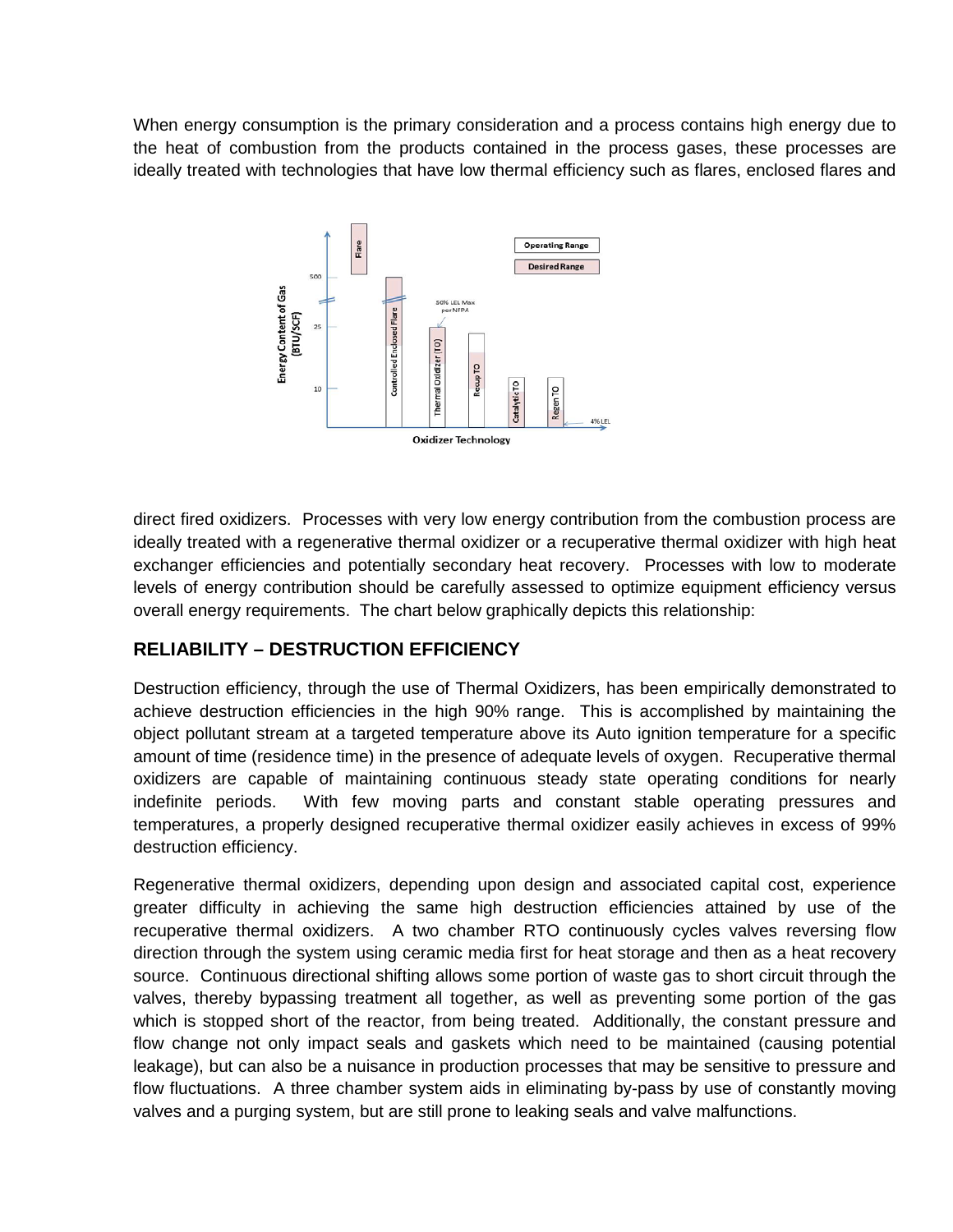### **RELIABILITY – ON-STREAM TIME**

When designed for industrial use, both types of thermal oxidizers have good on-stream time and are capable of operating 24/7 for long periods of time. Adverse process considerations may include the presence of condensable compounds, silioxanes and particulates all of which may foul the equipment and negatively impact performance. When these upsets occur, equipment down-time and repair may be necessary. For a recuperative thermal oxidizer, this generally means that the heat exchanger and reactor chamber may need to be opened to allow the tubes and chamber to be cleaned and remove fouling. When a regenerative thermal oxidizer is fouled, a bake-out may resolve the issue; however, severe cases require removal and disposal of the ceramic media and replacement with new media.

Additionally, a RTO is more complex than a recuperative thermal oxidizer. It has more moving parts. Both systems have fans that operate continuously but a RTO has diverter valves, which shift frequently to alter the direction of flow through the system. These valves and drives create continuous pressure and temperature fluctuation and are subject to significant wear and tear.

#### **APPLICATIONS**

The most appropriate application for Regenerative Thermal Oxidizers are processes where VOC loading is relatively low in proportion to a high exhaust flow-rate that does not contain significant particulate or condensable matter. In addition, flexibility in the air quality permit for maintenance down-time to service the valves, gaskets and ceramic media, is beneficial. As previously stated, supplemental energy is required to heat the reactor chamber to the required oxidization temperature, typically between 1200 to 1500 degrees F. As low VOC concentration in the stream does not contribute much energy towards raising the reactor chamber to the required temperatures, higher energy efficiency is beneficial for reducing the need for supplemental gas consumption. Some of the more common RTO industrial applications include paint and finishing operations, ethanol production, and coating operations.

Alternatively, the RTO's high energy efficiency is not as beneficial in streams that contribute significant amounts of their own energy. RTO's can be applied in these situations by modifying the equipment and the way they typically operate. "Work-arounds" include adding significant amounts of dilution air to provide a cooling effect, permanently reducing the thermal efficiency of the system by installing less ceramic media, or adding a hot gas by-pass system to periodically and temporarily reduce the RTO's thermal efficiency. Adding excess dilution air requires a much larger system than would otherwise be necessary, while adding a hot gas by-pass leads to challenges maintaining chamber temperature and destruction efficiency.

#### **CASE STUDY 1 – NATURAL GAS PROCESSING FACILITY**

A natural gas processing facility operated by a company which provides midstream natural gas and natural gas liquid (NGL) services needed to treat a waste gas stream from one of its processing facilities. Pollution Systems provided a portable thermal oxidizer as a temporary solution to treat the process exhaust until a permanent solution could be evaluated and implemented.

Several major equipment manufacturers provided proposals. The two main technologies evaluated

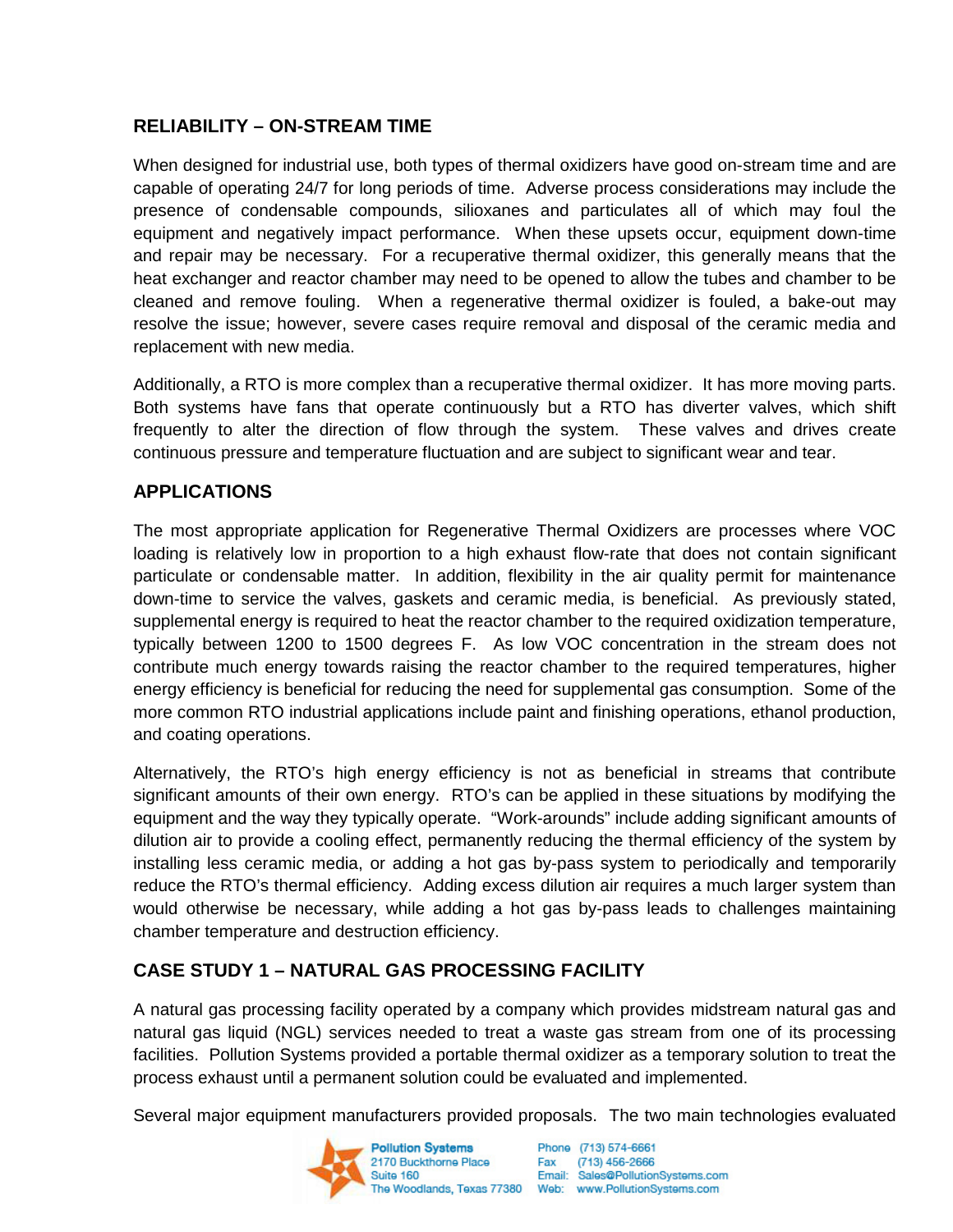were Regenerative Thermal Oxidizers and Recuperative Thermal Oxidizers. The stream to be treated was relatively small, ~900 scfm, but is devoid of oxygen. It contained methane, ethane, propane, benzene and several other organic compounds of significant heating value. The major equipment performance objectives were as follows:

- VOC destruction efficiency of 99%
- Automated and Continuous Operations with minimal interface requirements
- Cost effective, highly reliable design considerations

Without oxygen, it is necessary to add some level of oxygen (air) to the process exhaust to achieve oxidation. In the regenerative thermal oxidizer, excess air was also necessary to control the temperature. As noted previously, the high thermal efficiency is not necessary, so the regenerative thermal oxidizer proposal incorporated a larger system with higher amounts of dilution air. The RTO system design also required a hot gas bypass to provide options if the concentrations of the organics fluctuated. Although the system claimed a high thermal efficiency, the energy was used to heat a large amount of unneeded dilution air. The recuperative thermal oxidizer easily met the performance objectives above and did not include as much dilution air thereby allowing for a much smaller system. After evaluating the various proposals, Pollution Systems was selected to provide a recuperative thermal oxidizer for the application.

Pollution Systems worked closely with the client's technical and operating group. The customer was provided a more detailed design including the P&ID, General Arrangement and Equipment Specifications for feedback and approval. Their feedback was incorporated into the design prior to commencement of manufacturing the equipment. The equipment was installed at the end of 2011 and has exceeded customer expectations.

#### **CASE STUDY 2 – CHEMICAL PRODUCTION FACILITY**

A chemical production facility was exploring a more fuel efficient and effective way to treat their VOC laden waste gas. Currently there had two flares that handle the VOC abatement needs. However, they are very fuel intensive and carry high ongoing operating costs. Multiple reactors produce the waste gas, which is collected into an equalization tank prior to VOC abatement. They were interested in pursuing a regenerative thermal oxidizer to reduce their operating cost.

The process exhaust stream contains Toluene, Heptane, Acetone, Isopropyl Alcohol, Hexane, Xylene and a number of monomers. After carefully reviewing the customer's process conditions, including possible upset conditions, Pollution Systems concluded that a high VOC recuperative thermal oxidizer was a better selection. The system would be sized to handle both average and maximum peak loadings efficiently through the use of a Variable Frequency Drive (VFD) controlling dilution air. The High VOC Recuperative Thermal Oxidizer version is designed to handle waste gases above 50% LEL and significantly reduce the amount of dilution air added to the process stream. NFPA requirements state that a stream entering the oxidizer chamber be below 25% LEL but up to 50% if they use an LEL monitor. However, if used as a fuel stream for the burner there is no requirement. The High VOC oxidizer uses the process exhaust as fuel.

Although the customer was predisposed to using a regenerative thermal oxidizer they selected the high VOC recuperative thermal oxidizer after comparison to other proposals. The size of the